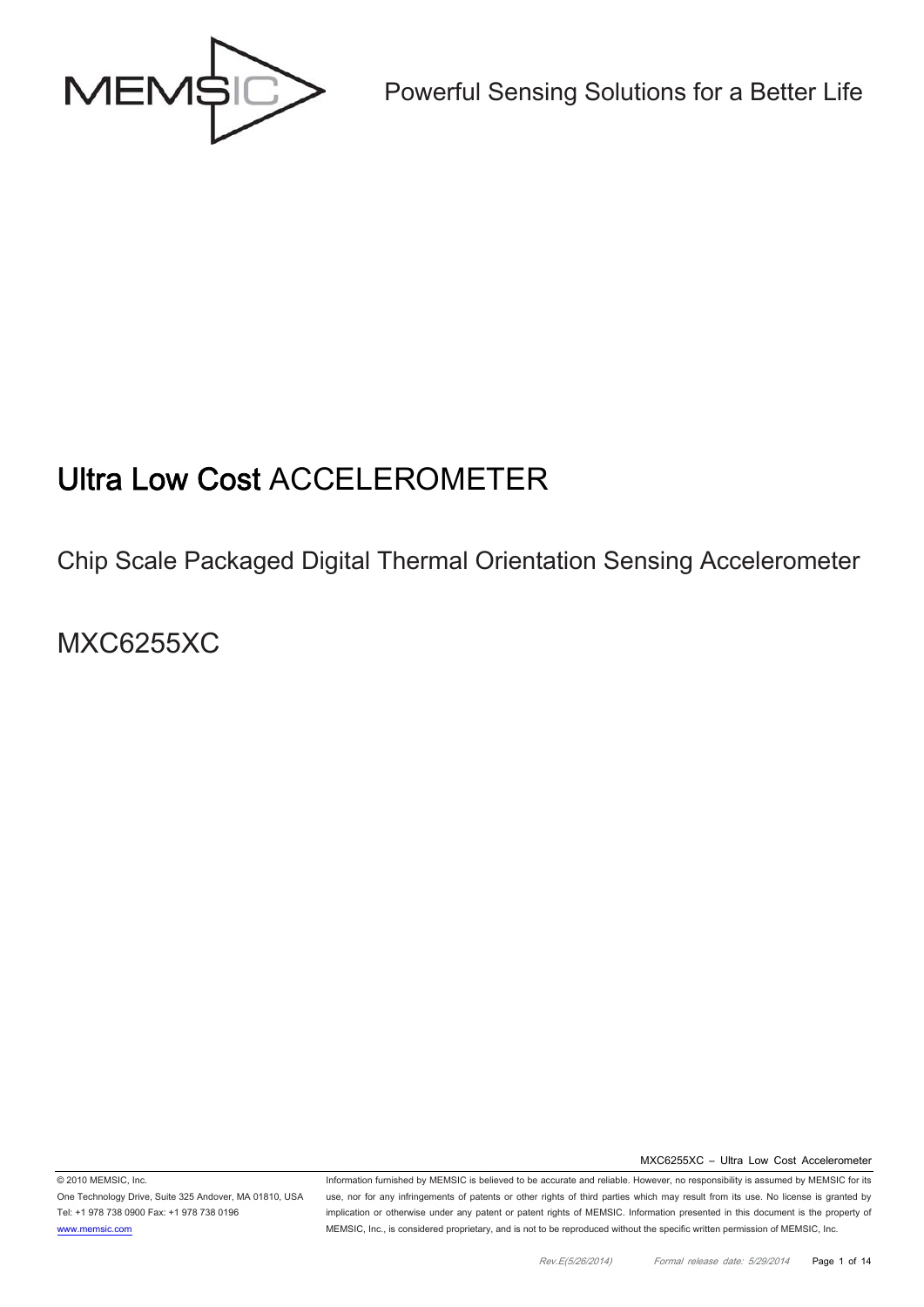### Features

- **Fully Integrated Thermal Accelerometer**
- **X/Y Axis, 8 bit, Acceleration A/D Output (± 2g)**
- **Chip Scale Package (1.18x1.705x0.955mm)**
- **4-position Orientation Detection**
- **Shake Detection with Interrupt**
- **Programmable Shake Threshold**
- **Shake Direction Detection**
- **I 2 C Interface**
- **Power Down Mode**
- **Shock Survival Greater than 50,000 g**
- **Operating Supply Voltage from 2.5V to 5.5V with 1.8V compatible IO**
- **Produces no Mechanical Sounds ("click")**

# Applications

#### Consumer:

Cell Phones Digital Still Cameras (DSC) Digital Video Cameras (DVC) LCD TV Toys MP3, MP4 Players

#### Household Safety:

Fan Heaters

Halogen Lamps

Iron

Cooling Fans

## General Description

The MEMSIC Digital Thermal Orientation Sensor is the world's first fully-integrated orientation sensor also with chip scale package. Its operation is based on our patented MEMS-thermal technology and is built using a standard 0.18um CMOS process. DTOS contains no moving parts (such as a ball) and thus eliminates field-reliability and repeatability issues associated with competitive products. It also eliminates the "click" sounds typically heard in ball based orientation sensors. Shock survival is greater than 50,000g. DTOS detects four orientations, shake and shake direction. In addition, it provides X/Y axis acceleration signals with very low 0g offset. An  $I^2C$  interface is used to communicate with this device and an interrupt pin (INT) is provided for shake and orientation. The DTOS also has a power down enabled through the  $I^2C$  interface.

## Functional Block Diagram



Figure 1

The MXC6255XC is packaged in a hermetically sealed, wafer level chip scale package (WLCSP, 1.18 mm x 1.705 mm x 0.955mm) , the product is RoHS compatible and operates over -20~70℃ temperature range.

#### MXC6255XC – Ultra Low Cost Accelerometer

© 2010 MEMSIC, Inc. One Technology Drive, Suite 325 Andover, MA 01810, USA Tel: +1 978 738 0900 Fax: +1 978 738 0196 www.memsic.com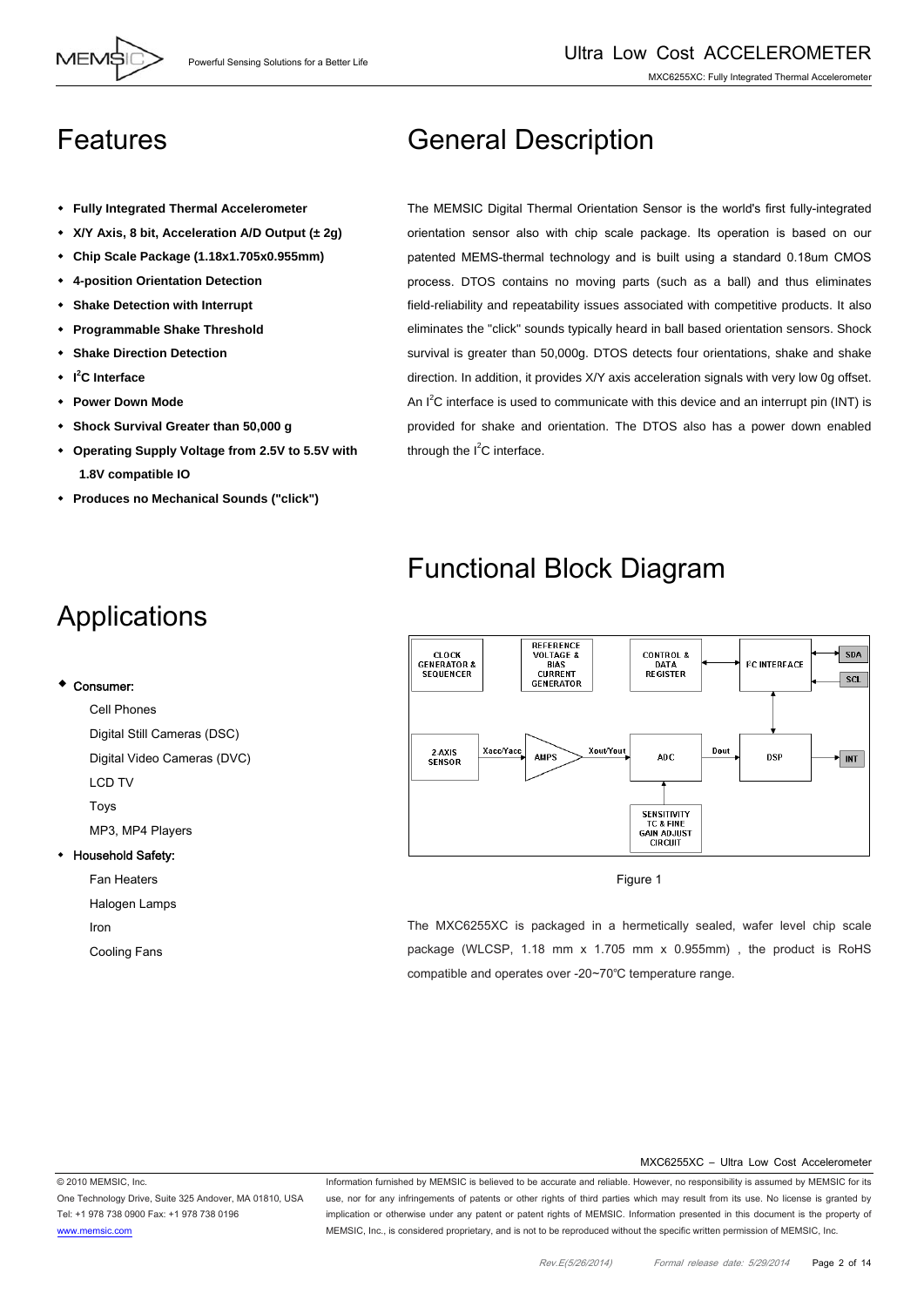MXC6255XC: Fully Integrated Thermal Accelerometer



#### Figure 2

Top View (small circle indicate pin 1)



Figure 3 Side View



Figure 4 Bottom View

### Pin Description: CSP Package

| Pin            | Name       | Description                                                                                                                   |
|----------------|------------|-------------------------------------------------------------------------------------------------------------------------------|
| 1              | $I2C$ SCL  | This pin is the serial clock line for the $I2C$ interface. Since the MXC6255XC only operates as a slave device, this          |
|                |            | pin is always an input.                                                                                                       |
| $\overline{2}$ | NC.        | During normal operation, this pin must be left floating.                                                                      |
| 3              | <b>GND</b> | This is the ground pin for the MXC6255XC.                                                                                     |
| 4              | <b>INT</b> | This pin is the MXC6255XC interrupt output. The logic level on this pin reflects the state of the INT bit in the              |
|                |            | STATUS register. INT is set when the orientation differs from the last orientation read by the processor, or a                |
|                |            | shake event is detected. INT is cleared upon reading of the STATUS register.                                                  |
| 5              | $I2C$ SDA  | This pin is the serial data line for the $I^2C$ interface. It is an I/O pin that functions as an input during a write, and an |
|                |            | output during a read from the MXC6255XC.                                                                                      |
| 6              | VDD        | This is the power supply input. The DC voltage should be between 2.5 and 5.5 volts.                                           |

### Absolute Maximum Ratings\*

| Supply Voltage (V <sub>DD</sub> ) | ຼ<br>-0.5 V to +7.0V   |
|-----------------------------------|------------------------|
| Storage Temperature               | …………………-40°C to +150°C |
| Acceleration                      | 50.000 $\sigma$        |

Acceleration ………………………………………50,000 *g*<br>\*Stresses above those listed under Absolute Maximum Ratings may cause permanent damage to the device. This is a stress rating only; the functional operation of the device at these or any other conditions above those indicated in the operational sections of this specification is not implied. Exposure to absolute maximum rating conditions for extended periods may affect device reliability.

### Electrical Specifications*<sup>1</sup>*

| <b>Parameter (Units)</b>           | <b>Conditions</b>  | <b>Minimum</b> | <b>Typical</b> | <b>Maximum</b> |
|------------------------------------|--------------------|----------------|----------------|----------------|
| Operating Voltage Range (V)        |                    | 2.5            |                | 5.5            |
| VIO(I <sup>2</sup> C interface)(V) |                    | 1.62           | 1.8            | <b>VDD</b>     |
|                                    | In power-up mode   |                | 1.2            |                |
| Supply Current (mA)                | In power-down mode |                | 0.0004         | 0.001          |
| Turn-On Time (ms) <sup>2</sup>     |                    |                | 300            | 500            |
| Turn-off Time (ms)                 |                    |                |                | 0.5            |
| Operating Temperature Range (°C)   |                    | $-20$          |                | $+70$          |
| VDD Rise Time $(ms)^3$             |                    |                |                | 10             |

Notes: 1 All specifications are at 3V and room temperature unless otherwise noted. 2 Time to obtain valid data after existing power-down<br>mode. 3 Maximum allowable power supply rise time from 0.25V to 2.5V (minimum). Slower retrieval from OTP memory at power-up.

### Sensor Characteristics*<sup>1</sup>*

| Parameter (Units)                             | Conditions                        | <b>Minimum</b> | <b>Typical</b> | Maximum |
|-----------------------------------------------|-----------------------------------|----------------|----------------|---------|
| Measurement Range (g)                         | X/Y Axis                          |                |                | ± 2.0   |
| Alignment Error (°)                           | X/Y Axis                          |                | ± 1.0          | ± 2.0   |
| Sensitivity Error (%)                         | X/Y Axis                          |                | ± 5.0          |         |
| Sensitivity (LSB/g)                           | X/Y Axis                          |                | 64             |         |
| Sensitivity Drift Over Temperature (%)        | Delta from 25 °C (-20 °C - 70 °C) |                | ±15            |         |
| Zero g Offset Bias Level (mg)                 | $X/Y$ Axis (25 °C)                |                | ± 50           |         |
| Zero g Offset Temperature coefficient (mg/°C) | X/Y Axis (-20 °C - 70 °C)         |                | 0.6            |         |
| 3dB Signal Bandwidth (Hz)                     |                                   |                | 10             |         |

Notes: 1 All specifications are at 3V and room temperature unless otherwise noted.

#### MXC6255XC – Ultra Low Cost Accelerometer

© 2010 MEMSIC, Inc. One Technology Drive, Suite 325 Andover, MA 01810, USA Tel: +1 978 738 0900 Fax: +1 978 738 0196 www.memsic.com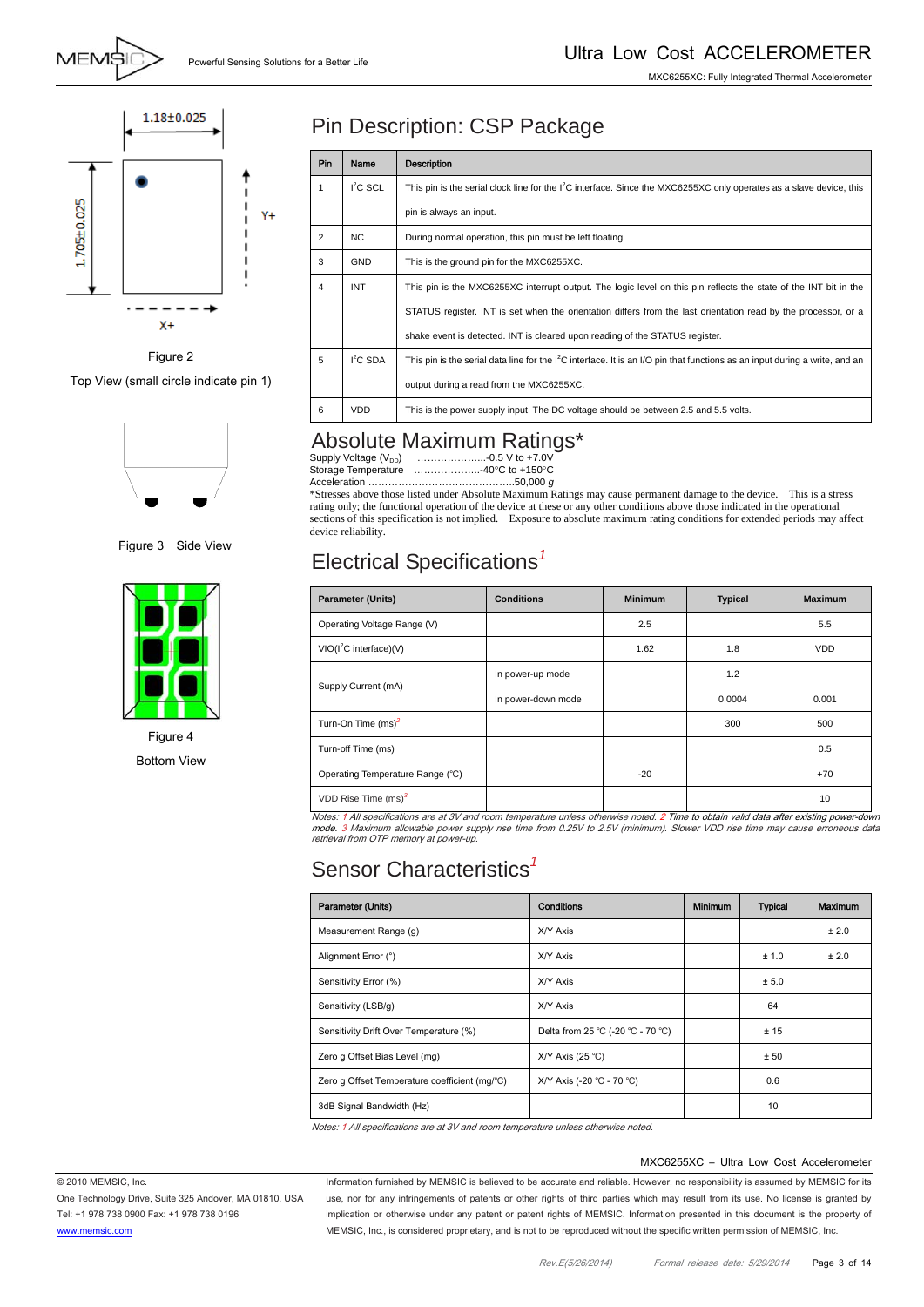

# Digital Parameters

| Symbol          | <b>Parameter (Units)</b>                    | <b>Minimum</b> | <b>Typical</b> | <b>Maximum</b> |
|-----------------|---------------------------------------------|----------------|----------------|----------------|
| V <sub>IH</sub> | High Level Input Voltage (Volts)            | $0.7*VIO$      |                |                |
| $V_{II}$        | Low Level Input Voltage (Volts)             |                |                | $0.3*VIO$      |
| $V_{HYS}$       | Hysteresis of Schmitt Trigger Input (Volts) | 0.1            |                |                |
| ŀμ              | Input Leakage, All Inputs (uA)              | $-10$          |                | 10             |
| $V_{OH}$        | High Level Output Voltage (Volts)           | $0.8*VIO$      |                |                |
| $V_{OL}$        | Low Level Output Voltage (Volts)            |                |                | $0.2*VIO$      |

# Digital Switching Characteristics

| Symbol            | Parameter (Units)                         | <b>Minimum</b> | <b>Typical</b> | Maximum |
|-------------------|-------------------------------------------|----------------|----------------|---------|
| $t_{op}$          | Operating Valid Time (ms) <sup>1</sup>    | 20             |                |         |
| $f_{\rm SCL}$     | SCK Clock Frequency (kHz)                 | $\mathbf 0$    |                | 400     |
| $t_{r}$           | Rise Time (us)                            |                |                | 0.3     |
| tr                | Fall Time (us)                            |                |                | 0.3     |
| tlow              | SCL Low Time (us)                         | 1.3            |                |         |
| t <sub>high</sub> | SCL High Time (us)                        | 0.6            |                |         |
| $t_{HD;D}$        | Data Hold Time (us)                       | $\mathbf 0$    |                | 0.9     |
| $t_{\text{SU};D}$ | Data Set-Up Time (us)                     | 0.1            |                |         |
| $t_{\text{SU;S}}$ | Start Set-Up Time (us)                    | 0.6            |                |         |
| $t_{HD;S}$        | Start Hold Time (us)                      | 0.6            |                |         |
| $t_{\text{SU;P}}$ | Stop Set-Up Time (us)                     | 0.6            |                |         |
| t <sub>BF</sub>   | Bus Free Time Between Start and Stop (us) | 1.3            |                |         |

*Note: 1. Master is recommended not to talk with the device within 20mS after power up .2. It is not recommended to keep both SCL and SDA signals low for over 10ms.* 

Figure 5

#### MXC6255XC – Ultra Low Cost Accelerometer

© 2010 MEMSIC, Inc. One Technology Drive, Suite 325 Andover, MA 01810, USA Tel: +1 978 738 0900 Fax: +1 978 738 0196 www.memsic.com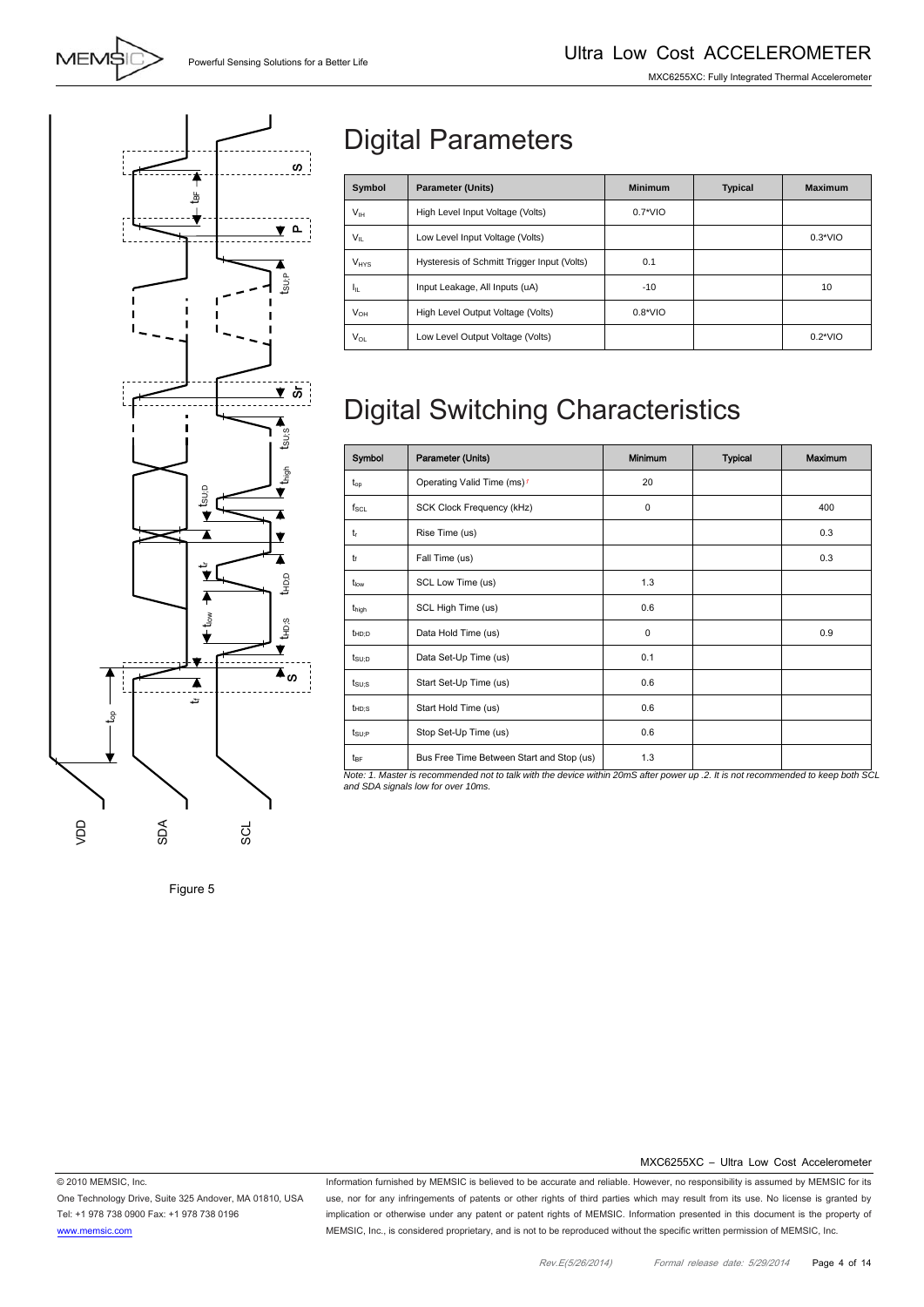

## Circuit Schematics



#### Note:

- R1 and R2 are pull-up resistors, the value can be determined by customer according to the requirement of the host device, the recommendation value is 2.7KOhm.
- INT does not need any pull-up/pull-down resistor
- If INT is not used, keep it disconnected (don't pull up or pull down)
- Leave NC pin as no connection.

Figure 6

MXC6255XC – Ultra Low Cost Accelerometer

© 2010 MEMSIC, Inc. One Technology Drive, Suite 325 Andover, MA 01810, USA Tel: +1 978 738 0900 Fax: +1 978 738 0196 www.memsic.com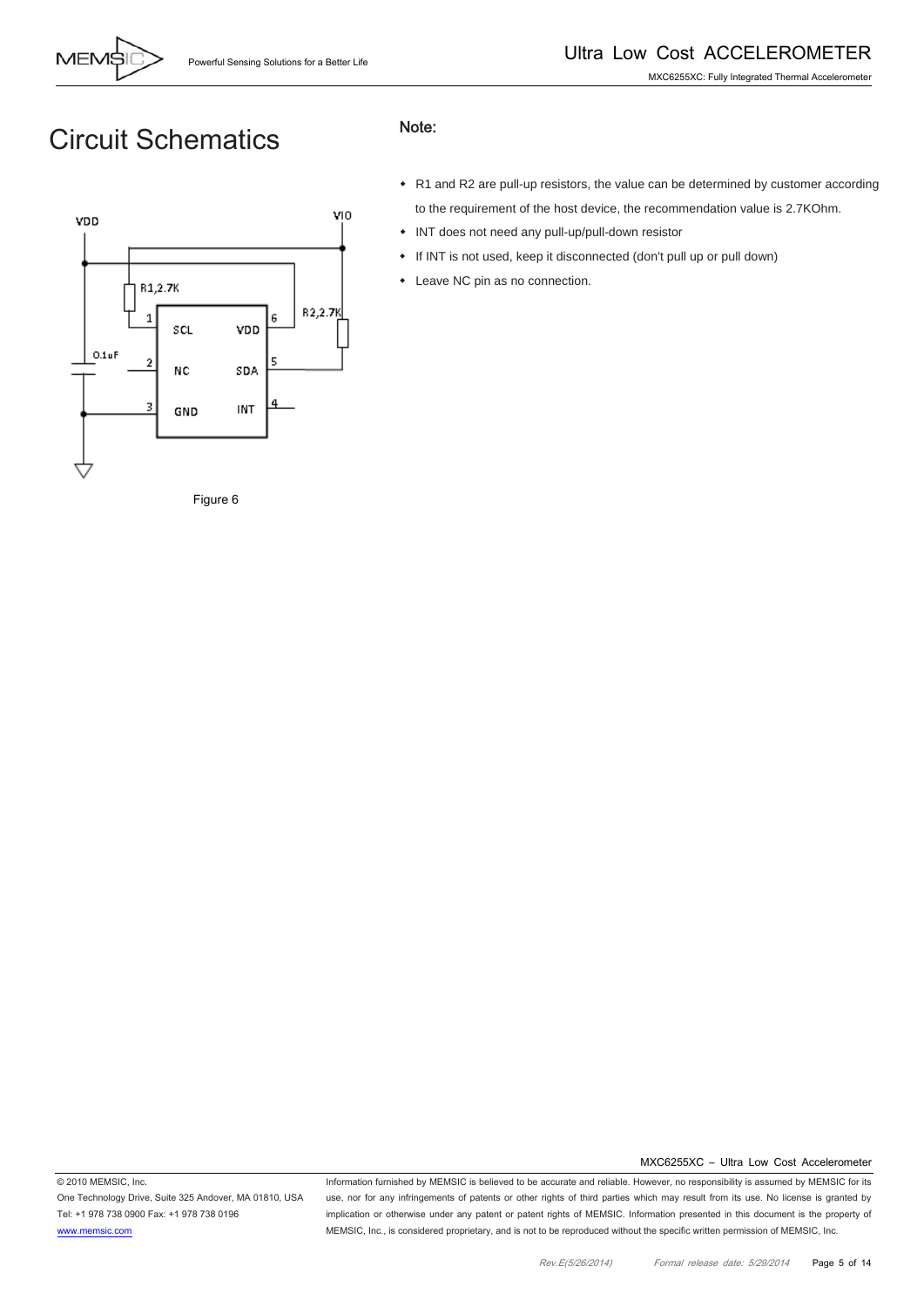

## Landing Pattern



#### Note:

- The device should be put into the center area of the PCB, edge area is not recommended.
- The device routing should be symmetric.
- Solder mask define on PCB is preferred.
- The recommended opening size of soldering area of PCB is 250um.
- The stencil opening size is recommended in Figure 8.
- The thickness of the stencil can be 0.08mm~0.1mm



Figure 7

Figure 8

MXC6255XC – Ultra Low Cost Accelerometer

© 2010 MEMSIC, Inc.

One Technology Drive, Suite 325 Andover, MA 01810, USA Tel: +1 978 738 0900 Fax: +1 978 738 0196 www.memsic.com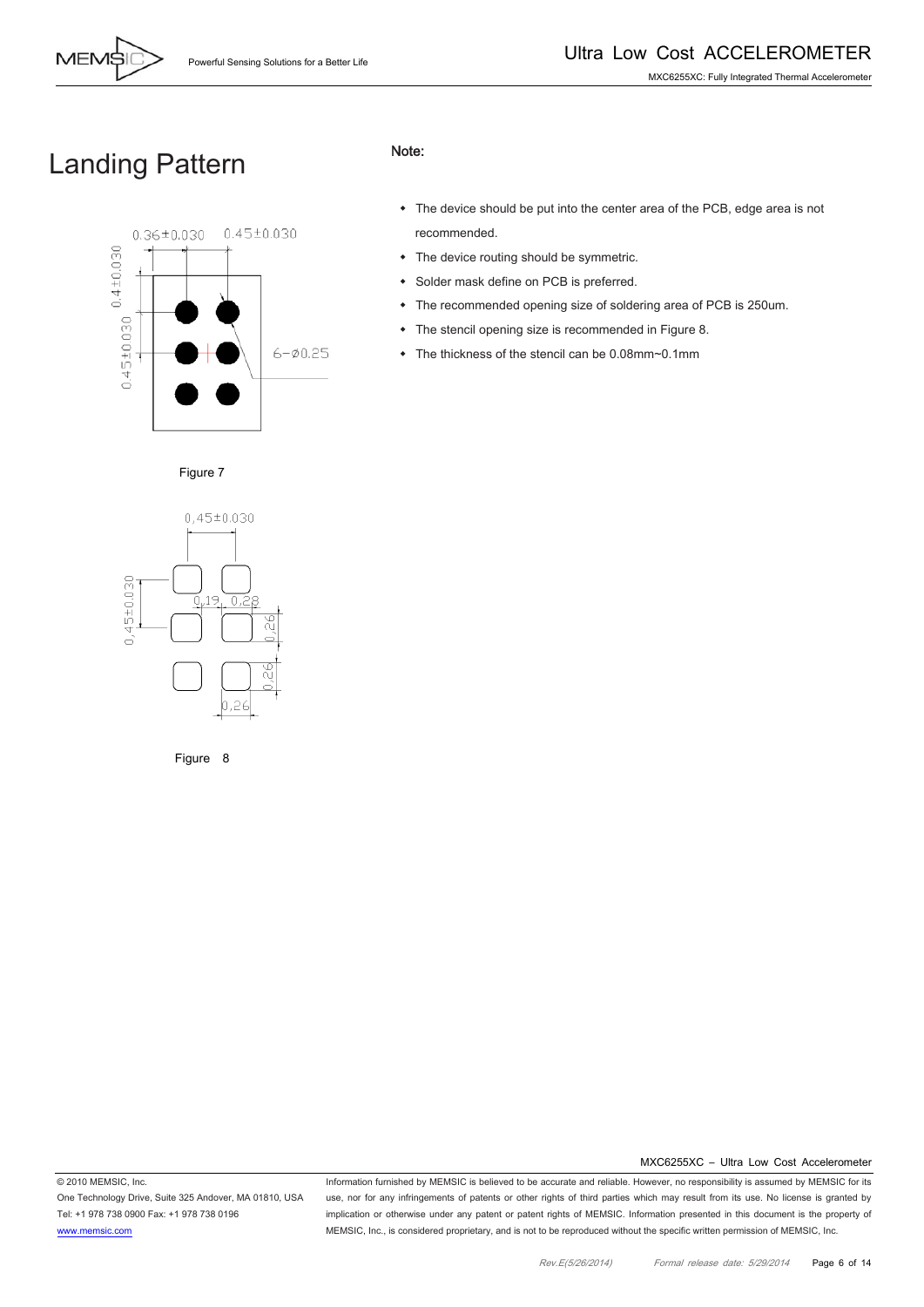

only after device has cooled down to 25℃ (room temperature)

## Reflow Profile





Manual Soldering

Low Temperature Glass



### Note:

Note:

SMT quality.

- When soldering manually or repairing via soldering iron/heat gun for a Chip Scale packaged device, the time must be limited to less than 10 seconds and the temperature must not exceed 280℃.
- Avoid bending the PCB after the sensor assembly.

Figure 10 Chip Scale Package

#### MXC6255XC – Ultra Low Cost Accelerometer

© 2010 MEMSIC, Inc.

One Technology Drive, Suite 325 Andover, MA 01810, USA Tel: +1 978 738 0900 Fax: +1 978 738 0196 www.memsic.com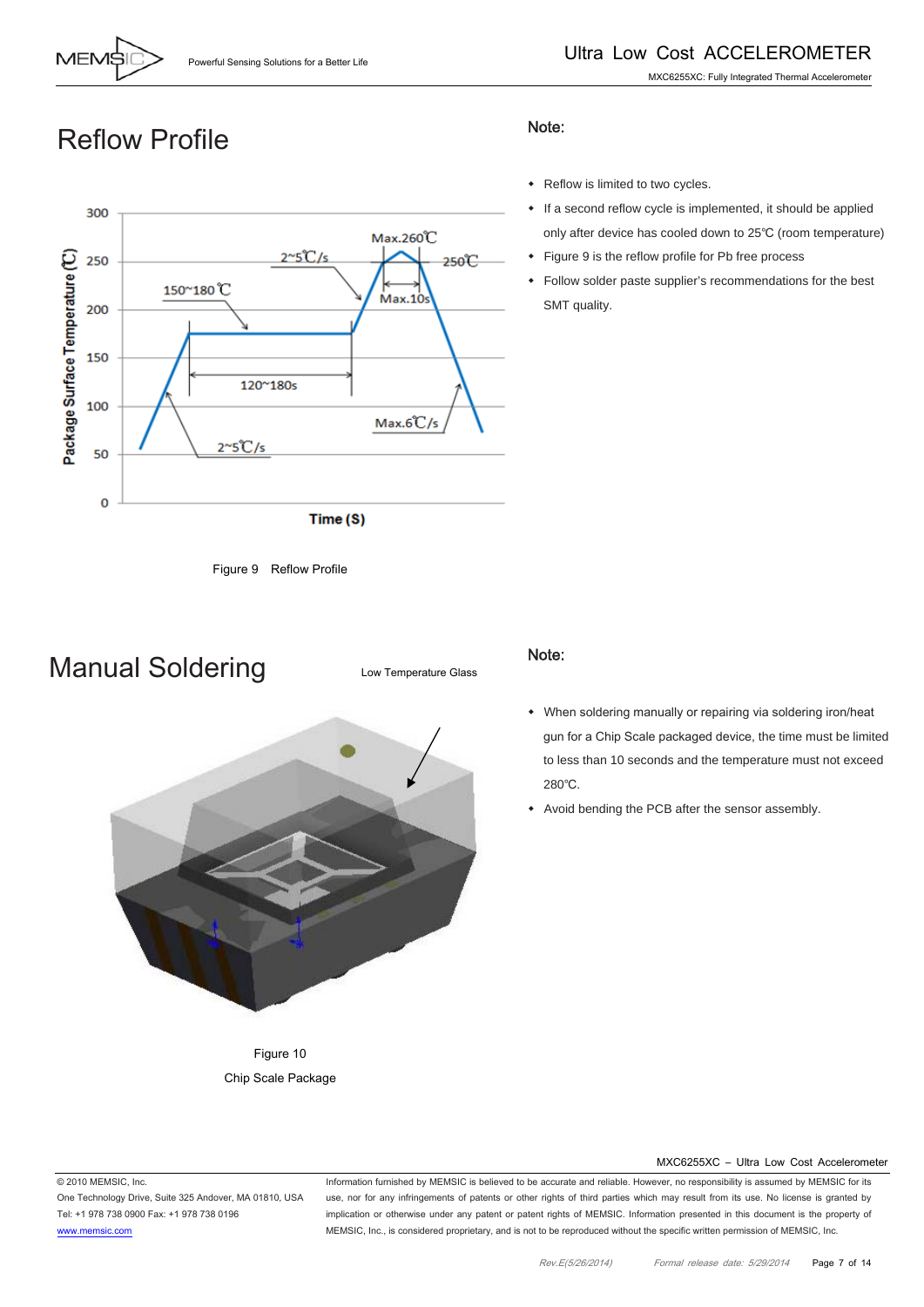

# Orientation/Shake Characteristics

#### Output state response to orientation

If the sensor is rotated past the 45 degree threshold, the orientation bits will change only after the sensor stays in the same orientation quadrant for a defined period of time. If the sensor crosses back before this time period, the orientation bits remain unchanged. This is to prevent dithering of the orientation state. Four user programmable hysteresis time periods are available : 160, 320, 640 and 1280ms.





Figure 8

MXC6255XC can detect orientation changes with up to 60 degrees of off-axis tilt

#### Shake Detection

Shake and shake direction are orthogonal to screen orientation. An interrupt pin (INT) is set high and must be cleared by the MCU via the I2C interface. Four user programmable thresholds are available: 0.5g, 1g, 1.5g and 2g, and these can be applied either to the X-axis, Y-axis, or both axes.



#### MXC6255XC – Ultra Low Cost Accelerometer

© 2010 MEMSIC, Inc. One Technology Drive, Suite 325 Andover, MA 01810, USA Tel: +1 978 738 0900 Fax: +1 978 738 0196 www.memsic.com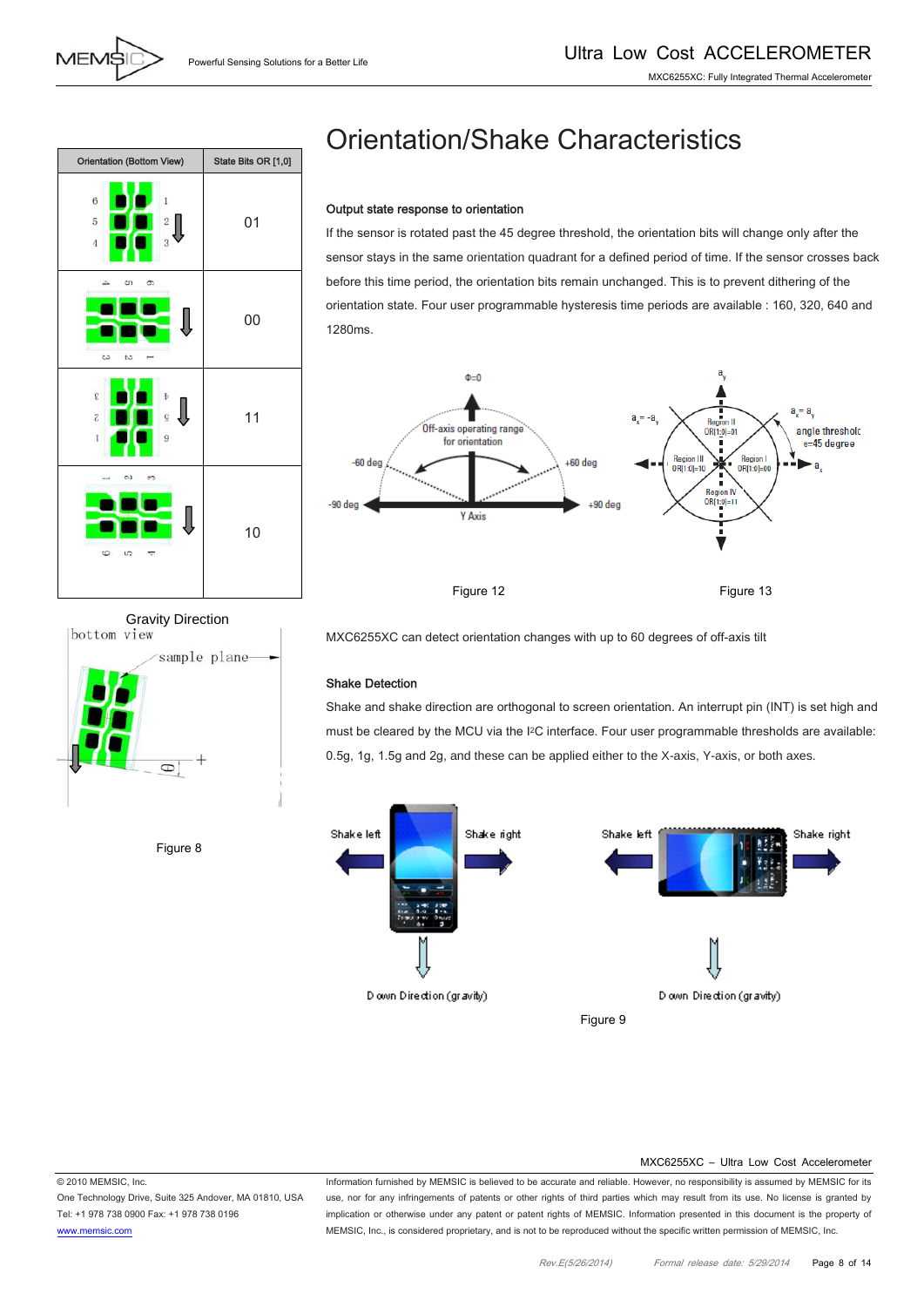

### I2C Interface

A slave mode I2C interface, capable of operating in standard or fast mode, is implemented on the MXC6255XC. The interface uses a serial data line (SDA) and a serial clock line (SCL) to achieve bi-directional communication between master and slave devices. A master (typically a microprocessor) initiates all data transfers to and from the device, and generates the SCL clock that synchronizes the data transfer. The SDA pin on the MXC6255XC operates both as an input and an open drain output. Since the MXC6255XC only operates as a slave device, the SCL pin is always an input. There are external pull-up resistors on the I<sup>2</sup>C bus lines. Devices that drive the I<sup>2</sup>C bus lines do so through open-drain n-channel driver transistors, creating a wired NOR type arrangement.

Data on SDA is only allowed to change when SCL is low. A high to low transition on SDA when SCL is high is indicative of a START condition, whereas a low to high transition on SDA when SCL is high is indicative of a STOP condition. When the interface is not busy, both SCL and SDA are high. A data transmission is initiated by the master pulling SDA low while SCL is high, generating a START condition. The data transmission occurs serially in 8 bit bytes, with the MSB transmitted first. During each byte of transmitted data, the master will generate 9 clock pulses. The first 8 clock pulses are used to clock the data, the 9th clock pulse is for the acknowledge bit. After the 8 bits of data are clocked in, the transmitting device releases SDA, and the receiving device pulls it down so that it is stable low during the entire 9th clock pulse. By doing this, the receiving device "acknowledges" that it has received the transmitted byte. If the slave receiver does not generate an acknowledge, then the master device can generate a STOP condition and abort the transfer. If the master is the receiver in a data transfer, then it must signal the end of data to the slave by not generating an acknowledge on the last byte that was clocked out of the slave. The slave must release SDA to allow the master to generate a STOP or repeated START condition.

The master initiates a data transfer by generating a START condition. After a data transmission is complete, the master may terminate the data transfer by generating a STOP condition. The bus is considered to be free again a certain time after the STOP condition. Alternatively, the master can keep the bus busy by generating a repeated START condition instead of a STOP condition. This repeated START condition is functionally identical to a START condition that follows a STOP. Each device that sits on the I2C bus has a unique 7 bit address.

The first byte transmitted by the master following a START is used to address the slave device.

The first 7 bits contain the address of the slave device, and the 8th bit is the R/W\* bit (read = 1, write = 0; the asterisk indicates active low, and is used instead of a bar). If the transmitted address matches up to that of the MXC6255XC, then the MXC6255XC will acknowledge receipt of the address, and prepare to receive or send data.

If the master is writing to the MXC6255XC, then the next byte that the MXC6255XC receives, following the address byte, is loaded into the address counter internal to the MXC6255XC. The contents of the address counter indicate which register on the MXC6255XC is being accessed. If the master now wants to write data to the MXC6255XC, it just continues to send 8-bit bytes. Each byte of data is latched into the register on the MXC6255XC that the address counter points to. The address counter is incremented after the transmission of each byte.

If the master wants to read data from the MXC6255XC, it first needs to write the address of the register it wants to begin reading data from to the MXC6255XC address counter. It does this by generating a START, followed by the address byte containing the MXC6255XC address, with R/W\* = 0. The next transmitted byte is then loaded into the MXC6255XC address counter. Then, the master repeats the START condition and re-transmits the MXC6255XC address, but this time with the R/W\* bit set to 1. During the next transmission period, a byte of data from the MXC6255XC register that is addressed by the contents of the address counter will be transmitted from the MXC6255XC to the master. As in the case of the master writing to the

#### MXC6255XC – Ultra Low Cost Accelerometer

© 2010 MEMSIC, Inc.

One Technology Drive, Suite 325 Andover, MA 01810, USA Tel: +1 978 738 0900 Fax: +1 978 738 0196 www.memsic.com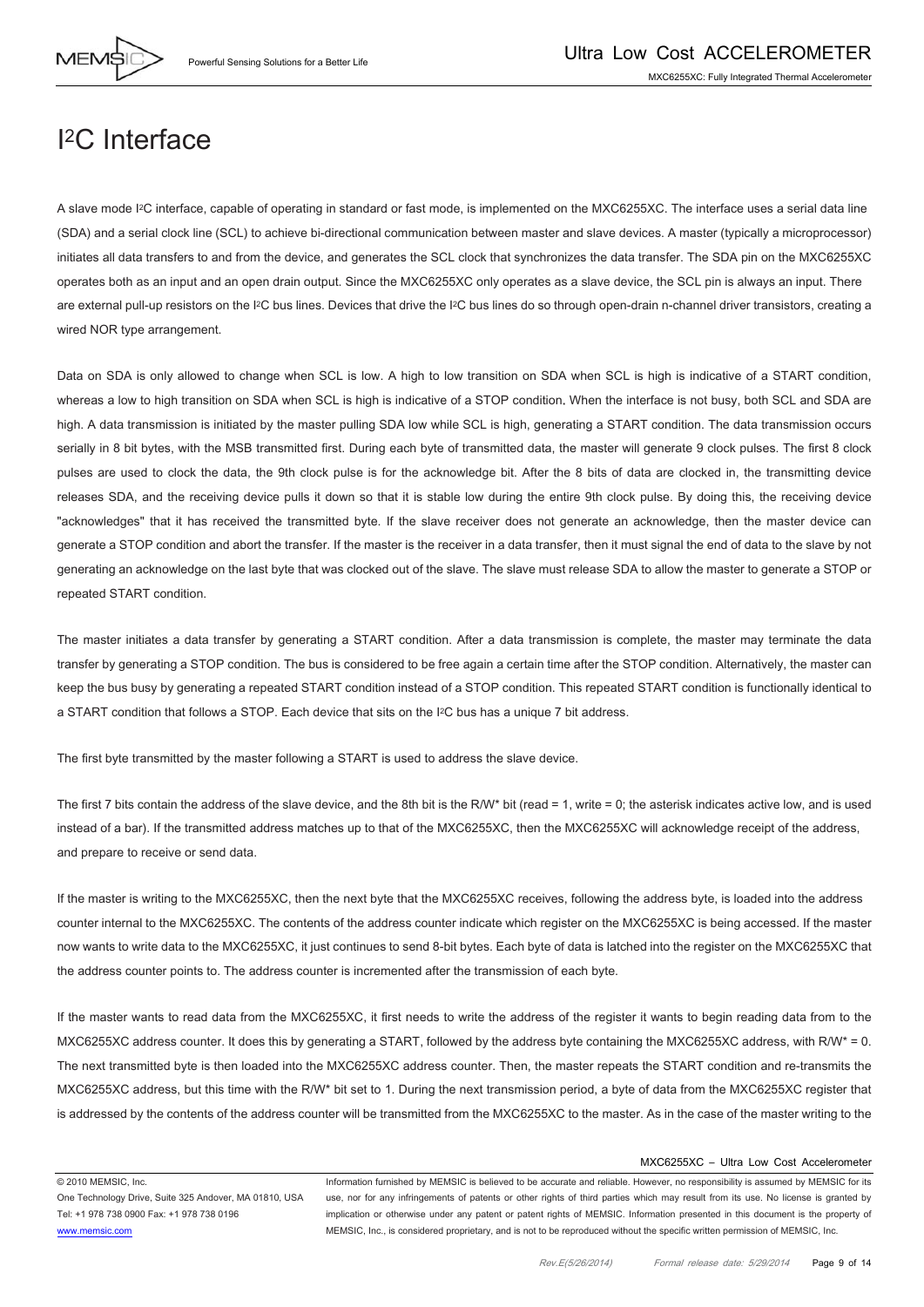

MXC6255XC: Fully Integrated Thermal Accelerometer

MXC6255XC, the contents of the address counter will be incremented after the transmission of each byte. The protocol for multiple byte reads and writes between a master and a slave device is depicted in Figure 15



The I2C address for MXC6255XC is set as:15h

MXC6255XC – Ultra Low Cost Accelerometer

© 2010 MEMSIC, Inc. One Technology Drive, Suite 325 Andover, MA 01810, USA Tel: +1 978 738 0900 Fax: +1 978 738 0196 www.memsic.com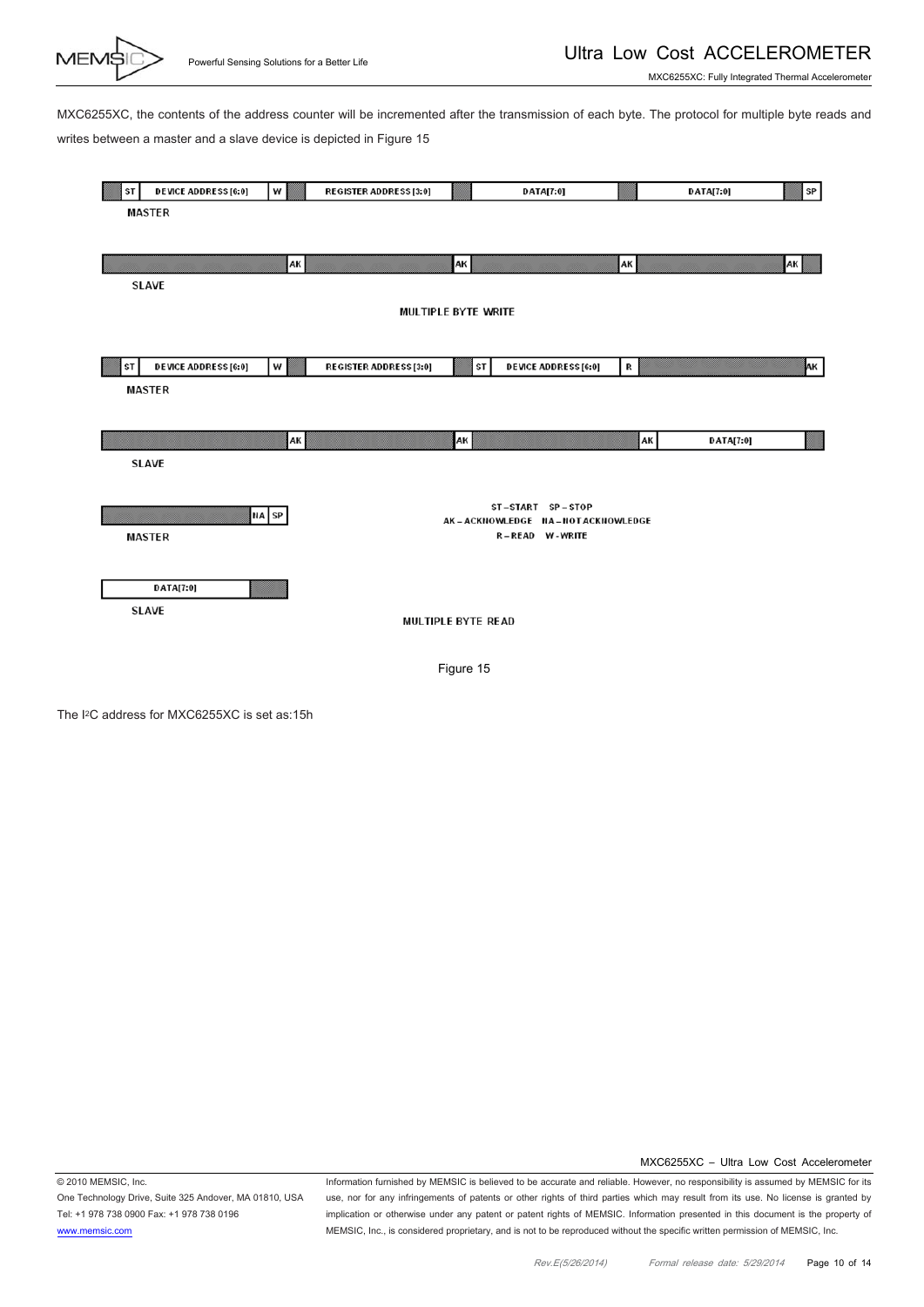

## User Register Summary

| <b>Address</b> | Name             | <b>Definition</b>                                      | <b>Access</b> | <b>Default</b> |
|----------------|------------------|--------------------------------------------------------|---------------|----------------|
| \$00           | <b>XOUT</b>      | 8-bit x-axis acceleration output                       | read          | 00000000       |
| \$01           | YOUT             | 8-bit y-axis acceleration output                       | read          | 00000000       |
| \$02           | <b>STATUS</b>    | orientation and shake status                           | read          | 00000000       |
| \$04           | <b>DETECTION</b> | Power down, orientation and shake detection parameters | write         | 00000000       |
| \$08           | CHIP ID          | Chip ID of MXC6255XC                                   | read          | xx000101       |

The registers available to the user on the MXC6255XC are summarized in the table above. Each register contains 8 bits.

#### \$00: XOUT – 8-bit x-axis acceleration output (read only)

| D7      | D <sub>6</sub> | D <sub>5</sub> | D <sub>4</sub> | ~~<br>ᇋ | DO<br>υz | D.      | D0      |
|---------|----------------|----------------|----------------|---------|----------|---------|---------|
| XOUT[7] | XOUT[6]        | XOUT[5]        | XOUT[4]        | XOUT[3] | XOUT[2]  | XOUT[1] | XOUT[0] |

8-bit x-axis acceleration output. Data in 2's complement format with range of -128 to +127.

#### \$01: YOUT – 8-bit y-axis acceleration output (read only)

| D7      | D <sub>6</sub> | D <sub>5</sub> | D <sub>4</sub> | D <sub>3</sub> | n <sub>o</sub><br>◡▵ | D <sub>1</sub> | DC      |
|---------|----------------|----------------|----------------|----------------|----------------------|----------------|---------|
| YOUT[7] | YOUT[6]        | YOUT[5]        | YOUT[4]        | YOUT[3]        | YOUT[2]              | YOUT[1]        | YOUT[0] |

8-bit y-axis acceleration output. Data in 2's complement format with range of -128 to +127.

#### \$02: STATUS – orientation and shake status register (read only)

| $- -$<br>יש | D6    | DE<br>υu | D4   | $\mathbf{a}$<br>טש | D <sub>2</sub> | <b>The Contract of the Contract of the Contract of the Contract of the Contract of the Contract of the Contract of the Contract of the Contract of The Contract of The Contract of The Contract of The Contract of The Contract </b> | D <sub>C</sub> |
|-------------|-------|----------|------|--------------------|----------------|--------------------------------------------------------------------------------------------------------------------------------------------------------------------------------------------------------------------------------------|----------------|
| <b>INT</b>  | SH[1] | SH[0]    | TILT | ORI[1'             | ORI[0]         | <b>OR[1]</b>                                                                                                                                                                                                                         | OR[0]          |

OR[1:0] is a 2-bit indication of the device orientation, according to the following scheme:  $OR[1:0] = 00$  – device is vertical in upright orientation; 01 – device is rotated 90 degrees clockwise; 10– device is vertical in inverted orientation; 11 – device is rotated 90 degrees counterclockwise. The bits OR[1:0] are indicative of "long-term" orientation. The orientation is determined by measuring the signs of the quantities ax - ay, and ax + ay, as shown in Figure 13. The orientation measurement is ignored for any samples in which the magnitudes of ax and ay are both less than 3/8 g (for example, during a free-fall event). In order for a new value of OR[1:0] to be written to the STATUS register, a valid measurement of the new orientation must be measured a consecutive number of times determined by the setting of bits ORC[1:0] in the DETECTION register. This provides a low-pass filtering and hysteresis effect that keeps a display from flickering near orientation boundaries.

ORI[1:0] is the instantaneous device orientation. It follows the same scheme as OR[1:0], except that it is updated every time a valid orientation measurement is made, not subject to the same low-pass filtering as OR[1:0].

TILT is an indication of whether there is enough acceleration signal strength to make a valid orientation measurement. If TILT = 0, the orientation measurement is valid, if TILT = 1, then the orientation measurement is invalid. TILT is updated every measurement cycle.

#### MXC6255XC – Ultra Low Cost Accelerometer

© 2010 MEMSIC, Inc.

One Technology Drive, Suite 325 Andover, MA 01810, USA Tel: +1 978 738 0900 Fax: +1 978 738 0196 www.memsic.com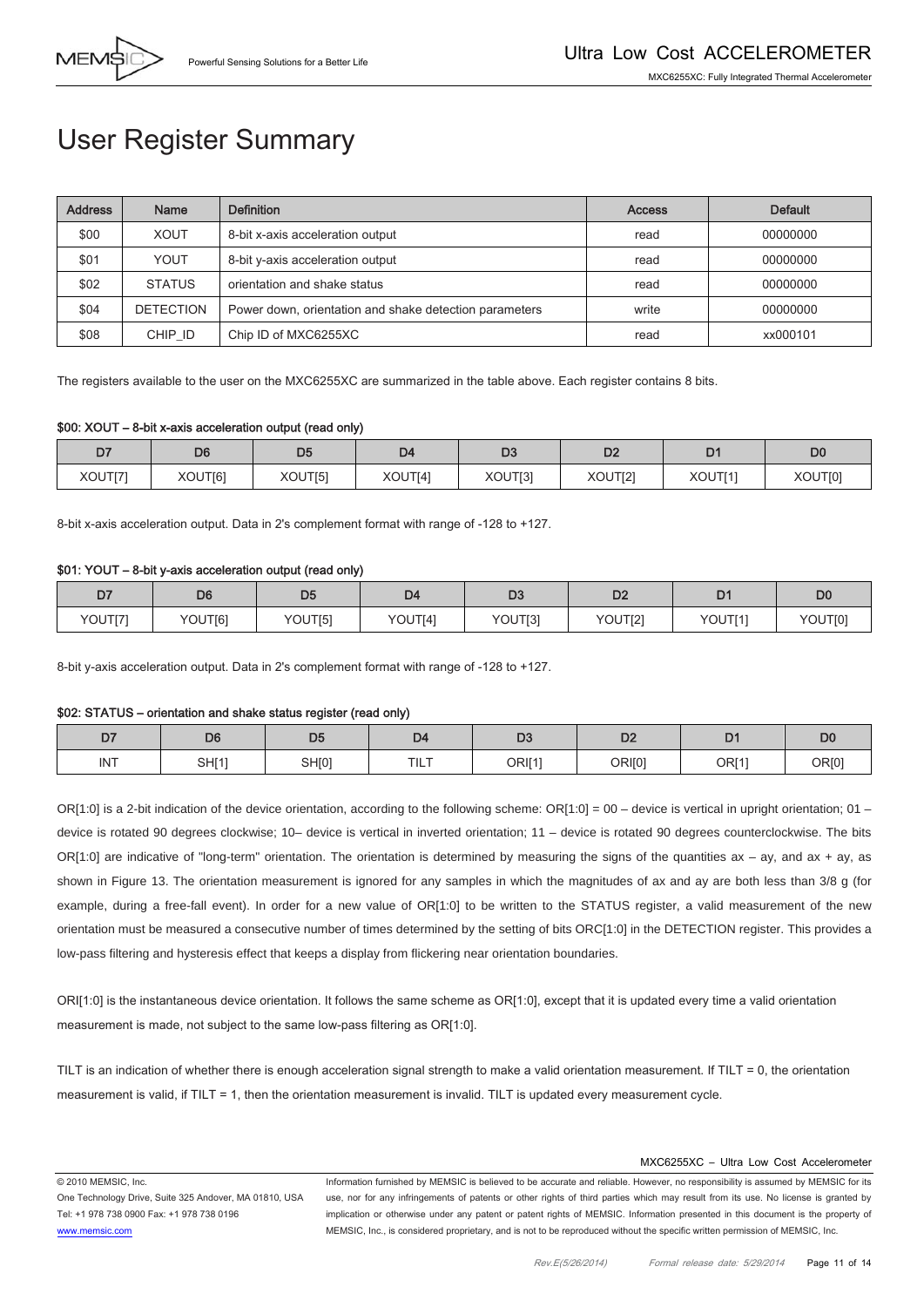

SH[1:0] indicate whether a shake event has taken place, and if so, its direction. Shake can only be detected in a direction perpendicular to the vertical orientation of the device. When an acceleration perpendicular to the device orientation (ax for OR[1:0] = 01 or 11; ay for OR[1:0] = 00 or 10) is sensed that has a magnitude greater than the value set by bits SHTH[1:0] in the DETECTION register, then shake detection begins. For a shake event to be written to SH[1:0], the perpendicular acceleration must again exceed the magnitude set by SHTH[1:0] but with the opposite sign (if bit SHM = 0 in the DETECTION register), or just reverse its sign (if bit SHM = 1 in the DETECTION register). The above mentioned second acceleration events must occur within a certain amount of time, set by SHC[1:0] in the DETECTION register, of the original breaking of the threshold.

If a shake is determined to have occurred, then the direction of the shake can be determined by the signs of the accelerations. The shake status is indicated as shown in the following table:

| <b>SH[1]</b> | SH[0] | Comment        |
|--------------|-------|----------------|
|              |       | no shake event |
|              |       | shake left     |
|              |       | shake right    |
|              |       | undefined      |

INT is the interrupt bit. Setting this bit high will cause the INT pin to output a high level. The INT bit will be set whenever either (1) The orientation, as indicated by bits OR[1:0] changes, or (2) A shake event occurs. The microprocessor can then service the interrupt by reading the STATUS register. Once a shake event occurs, no new shake events will be recorded until the interrupt has been serviced, although the orientation bits will continue to be updated. The INT bit is cleared by reading the STATUS register.

#### \$04: DETECTION – orientation and shake detection parameters (write only)

| --<br>◡              | D6         | --<br>ບູ |                     | $\mathbf{D}$<br>レ、 | n-<br>ື້ |                    | D <sub>C</sub> |
|----------------------|------------|----------|---------------------|--------------------|----------|--------------------|----------------|
| <b>D<sub>D</sub></b> | <b>SHM</b> | SHTH[1]  | SHTH <sub>[0]</sub> | SHC[1]             | SHC[0]   | ORCI <sub>11</sub> | ORC[0]         |

PD = 1 powers down the MXC6255XC to a non-functional low power state with a maximum current drain of 1 uA.

ORC[1:0] sets the orientation hysteresis time period, which is the time period of consecutive valid new instantaneous orientation measurements that must be made before a new orientation value is written into bits OR[1:0] in the STATUS register. The "long-term" orientation change is set by ORC[1:0] as follows: 00 – 160ms, 01 – 320ms, 10 – 640ms, 11 – 1280ms nominally.

SHC[1:0] sets the shake events time window, which determines the time window allowed between the first shake event (perpendicular acceleration exceeding the threshold set by SHTH[1:0]) and the second shake event (acceleration breaking the threshold with opposite sign, SHM = 0, or just reversing sign, SHM = 1). The time window is set by SHC[1:0] as follows: 00 – 80ms, 01 – 160ms, 10 – 320ms, 11 – 640ms nominally.

SHTH[1:0] sets the shake threshold that the perpendicular acceleration must exceed to trigger the first shake event. The settings for SHTH[1:0] are: 00 - 0.5 g, 01 - 1.0 g, 10 - 1.5 g, 11 - 2.0 g.

SHM is the shake mode bit. If SHM = 0, then for a shake to be detected, and written to SH[1:0] in the STATUS register, the second shake event must break the threshold set by SHTH[1:0] with the opposite sign of the first shake event, within the time window set by SHC[1:0]. If SHM = 1, then the second shake event must just have the opposite sign of the first shake event within the time window set by SHC[1:0].

#### MXC6255XC – Ultra Low Cost Accelerometer

© 2010 MEMSIC, Inc.

One Technology Drive, Suite 325 Andover, MA 01810, USA Tel: +1 978 738 0900 Fax: +1 978 738 0196 www.memsic.com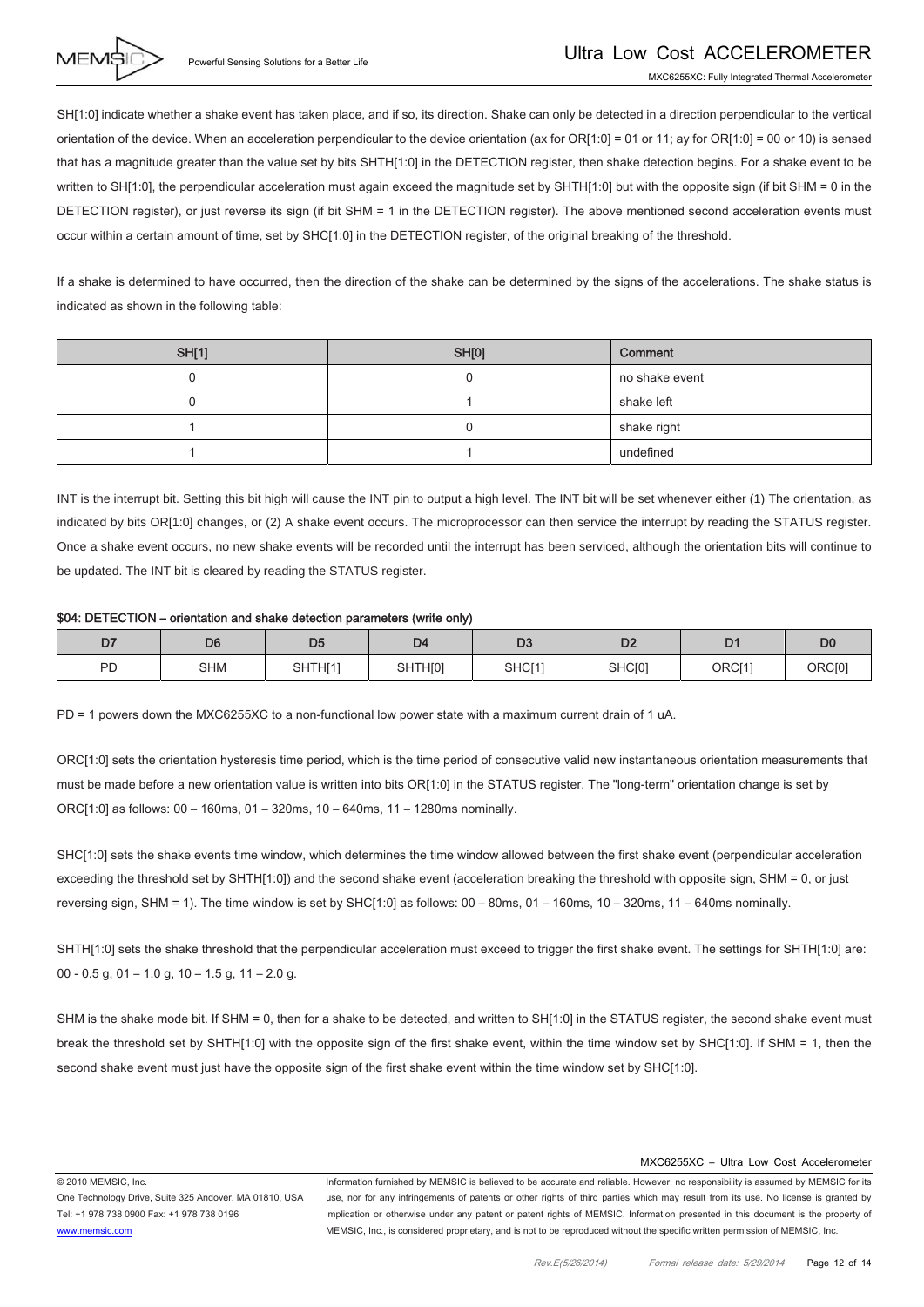#### \$08 (6LSB),: CHIP\_ID – Chip ID of MXC6255XC (read only)

| D7                                               | D <sub>6</sub> | D <sub>5</sub> | D4    | D <sub>3</sub> | D <sub>2</sub> | D <sub>1</sub> | D <sub>0</sub> |
|--------------------------------------------------|----------------|----------------|-------|----------------|----------------|----------------|----------------|
| ID[7]                                            | ID[6]          | ID[5]          | ID[4] | ID[3]          | ID[2]          | ID[1]          | ID[0]          |
| $\ddot{\phantom{0}}$<br>$\overline{\phantom{a}}$ | $\lambda$      |                |       |                |                |                |                |

One Technology Drive, Suite 325 Andover, MA 01810, USA Tel: +1 978 738 0900 Fax: +1 978 738 0196 www.memsic.com

© 2010 MEMSIC, Inc.

Information furnished by MEMSIC is believed to be accurate and reliable. However, no responsibility is assumed by MEMSIC for its use, nor for any infringements of patents or other rights of third parties which may result from its use. No license is granted by implication or otherwise under any patent or patent rights of MEMSIC. Information presented in this document is the property of MEMSIC, Inc., is considered proprietary, and is not to be reproduced without the specific written permission of MEMSIC, Inc.

MXC6255XC – Ultra Low Cost Accelerometer